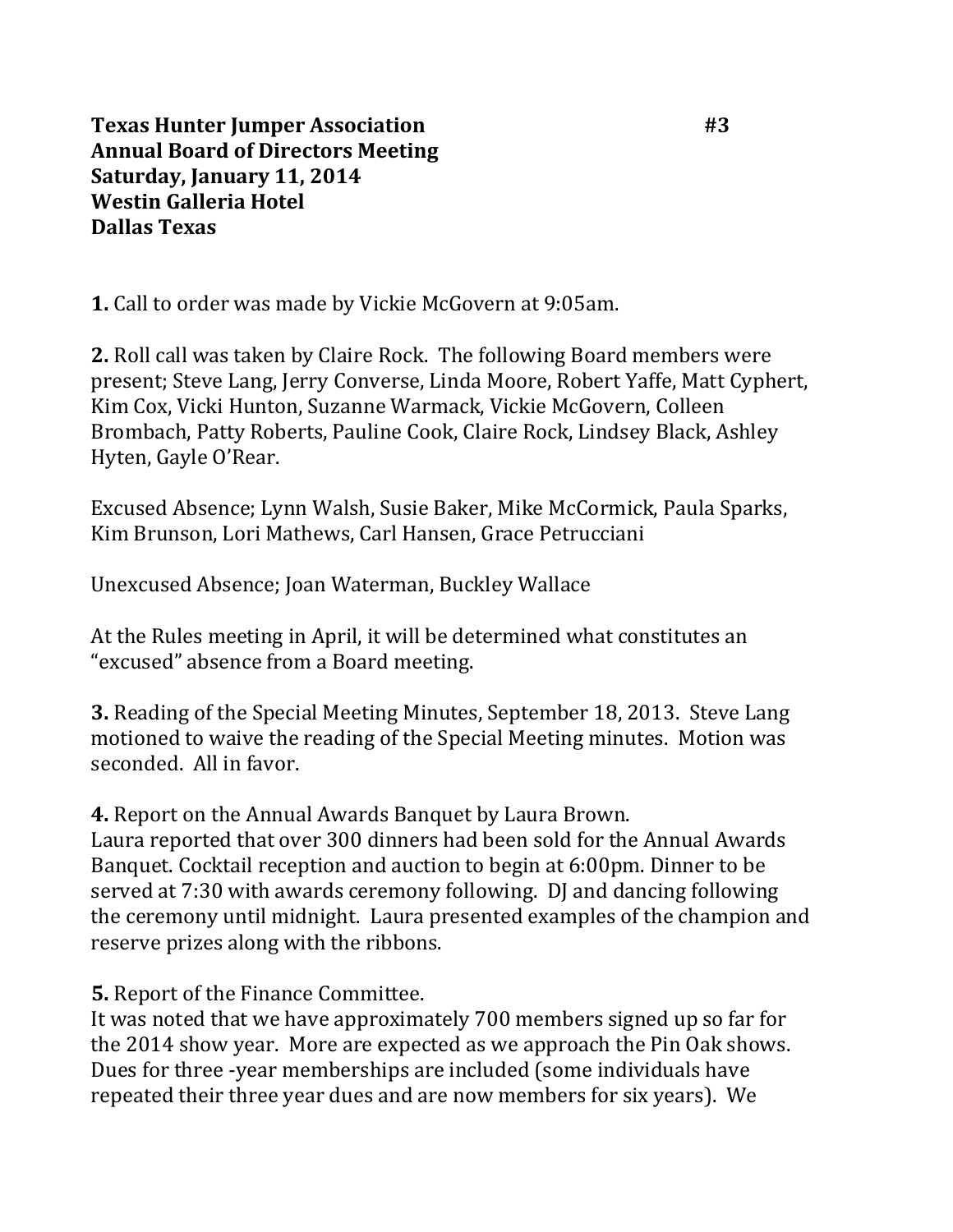continue to NOT charge "non member fees" at the horse shows. This has resulted in a loss of income.

Linda requested that we close the "In and Out" account and move the monies elsewhere since the "In and Out" was to be cancelled. Claire Rock motioned to close the account. Gayle O'Rear seconded that motion. Claire Rock motioned to move the money from the "In and Out" account to a money market account. Gayle O'Rear seconded that motion. All in favor.

Colleen introduced John Dupre to help us with a potential audit or direct us as to how we should better handle our accounts as a non-profit. John first gave us an overview of his experience in the non-profit accounting arena. John stated that he felt an audit of 2012 would be expensive. A 2012 audit would also be unnecessary due to lack of proper receipts. However he did feel that he could help THJA with developing "agreed upon procedures" moving forward. Basically looking at accounts and the flow of monies to determine best practices.

THJA is a registered 501-c12 non- profit organization. A C12 organization basically operates as a 'benefit society'. You must show what or who benefits from your organization.

John recommended that his company come in and do a basic reconciliation once a month. Look at QuickBooks etc. Initial costs would be \$80-\$150 and hour with approximately 2-3 hours a month. After initial few months, the procedures would probably be streamlined. The biggest issue to tackle at this time is the lack of receipts. We cannot go back but, moving forward, we need proper procedures. They could act as our checks and balances. Once procedures are in place, we could move to a quarterly process.

Steve asked if John's firm could look into what it would take to move THJA from a 501-C12 to a 501-C3. As a 501-C3 we would be able to do more "foundational" projects. John said yes.

Patty asked if John would put together a proposal looking into how they could work with us as well as changing to a 501-C3. John agreed and said it would be written up and sent to Colleen as well as Steve and Jerry in the next month.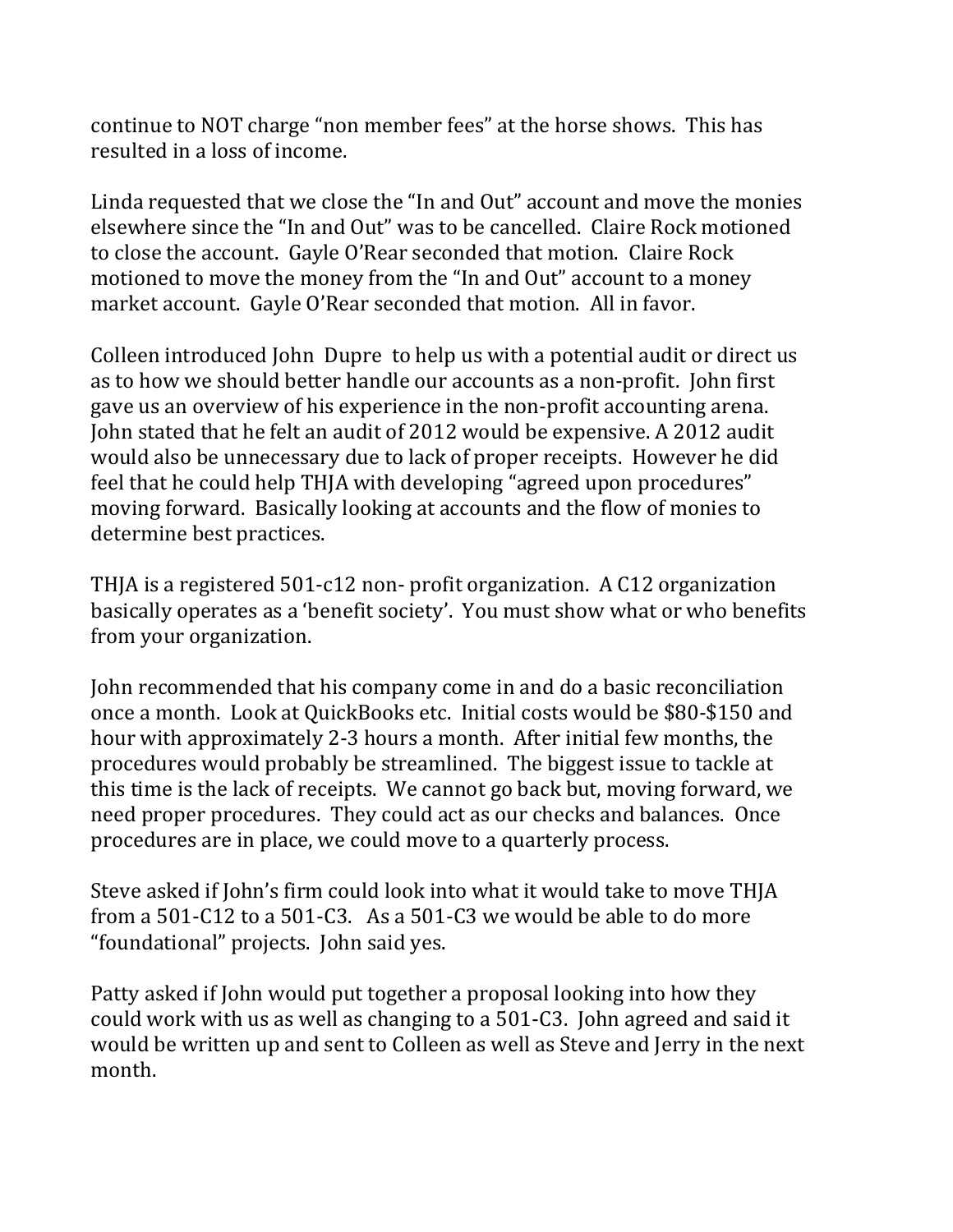Steve asked if an amendment to the By-Laws needed to be made regarding decision process. Jerry motioned to state that we find a lawful way to take action as a Board that does not include an in-person Board meeting or 100% unanimous consent. Vickie seconded. All in favor.

Lindsey motioned that once the proposal is received, the Executive Board has the ability to make the final vote after the general Board has had the opportunity to review for one month. Vickie Seconded. All in favor.

**6.** Report on the Rule Book committee by Jerry. The Rule book is complete and on line. Jerry moved that the Board ratifies that the current Rule book and bylaws as stated on line be set for the current 2014 show year. Linda seconded. All in favor.

**7.** Report on the Nominating Committee. In Paula's absence, Gayle reported that there were no open positions currently on the Board. Colleen noted that the By Laws state that there are to be 8 open positions on the Board each year. Currently, unless someone resigns their positions or, petitions are sent in to replace a current member, existing members are asked to reup their positions. (Please note that a letter with the 8 positions expiring last year was sent to the Board late in the summer of 2013, it was also in the Board packet at the September 18, 2013 meeting).

Vickie motioned that the Board officially adopt a policy that we increase the number of official meetings from two to three per year. Gayle seconded that motion. All in favor.

Vickie motioned that a Board member must attend two of the three meetings a year or be removed from the Board . Absences will be accepted and reviewed by the Executive Board. Lindsey seconded. All in favor.

**8.** Report by the Prize list Committee by Linda. Nothing to Report at this time.

**9.** Report of the Show Evaluation Committee by Matt. Nothing to report at this time. No show complaints submitted.

**10.** Report of the Sponsorship Committee by Patty Roberts.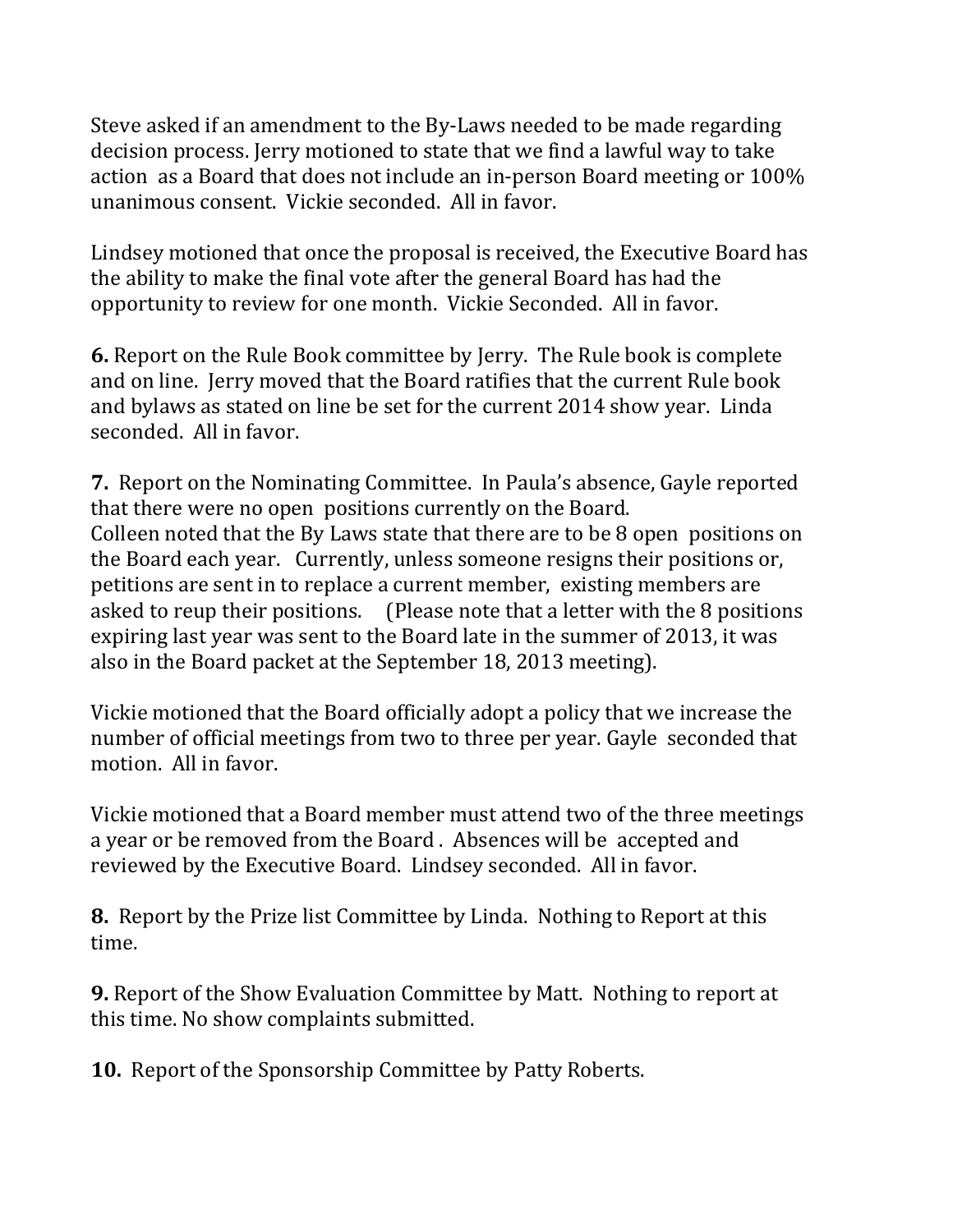Forms to request sponsorships may be found on the web site. \$15,000 sponsorship budget was provided in 2013. Sponsorships were given to Pin Oak College Fair, Zone Finals and North Texas Hunter Jumper Club Benefit (for therapy centers) No sponsorship forms have been submitted for 2014 to date.

**11.** Report on the THJA web site redesign by Robert. Screen shots were sent around the room for review. Robert stated that completion of the web site would be sometime late spring of this year.

Lindsey noted that we need to add content to the web site to make it useful and bring a sense a community. We need to discuss paying someone to help provide content. Claire noted that she would speak with Johnnie Martin Carey and ask if she would like to take part.

**12.** Report on the Publicity Committee by Vickie. Nothing to report at the time.

**13.** Report on Zone 7 by Cookie. Nothing to report at this time.

**14.** Report on USHJA by Patty Roberts. All new rules put forth in the January USHJA meeting will not be confirmed until the national USEF meeting (this weekend). New rules proposed for the pony divisions. Large ponies will now jump 2'9" to 3' and it may be stated in the prize lists. National finals will be at 3'. Pony measurement rules will be changing. These rules will not go into effect until the 2015 show year. Official measurement cards will now be given on the pony's eighth birthday rather than it's sixth.

Possible new rule going forward is that all veterinarians on the horse show grounds will need to be USEF members. They will be held accountable for measurement rules and drug rules.

## **Other Agenda Items**

**a.** Introduction of accountant – see agenda item 5.

**b.** Christmas show fine. Linda noted that the Christmas show did not make declarations for horses entered into the derby. When Ann Yaffe asked for declarations, she was told to "guess".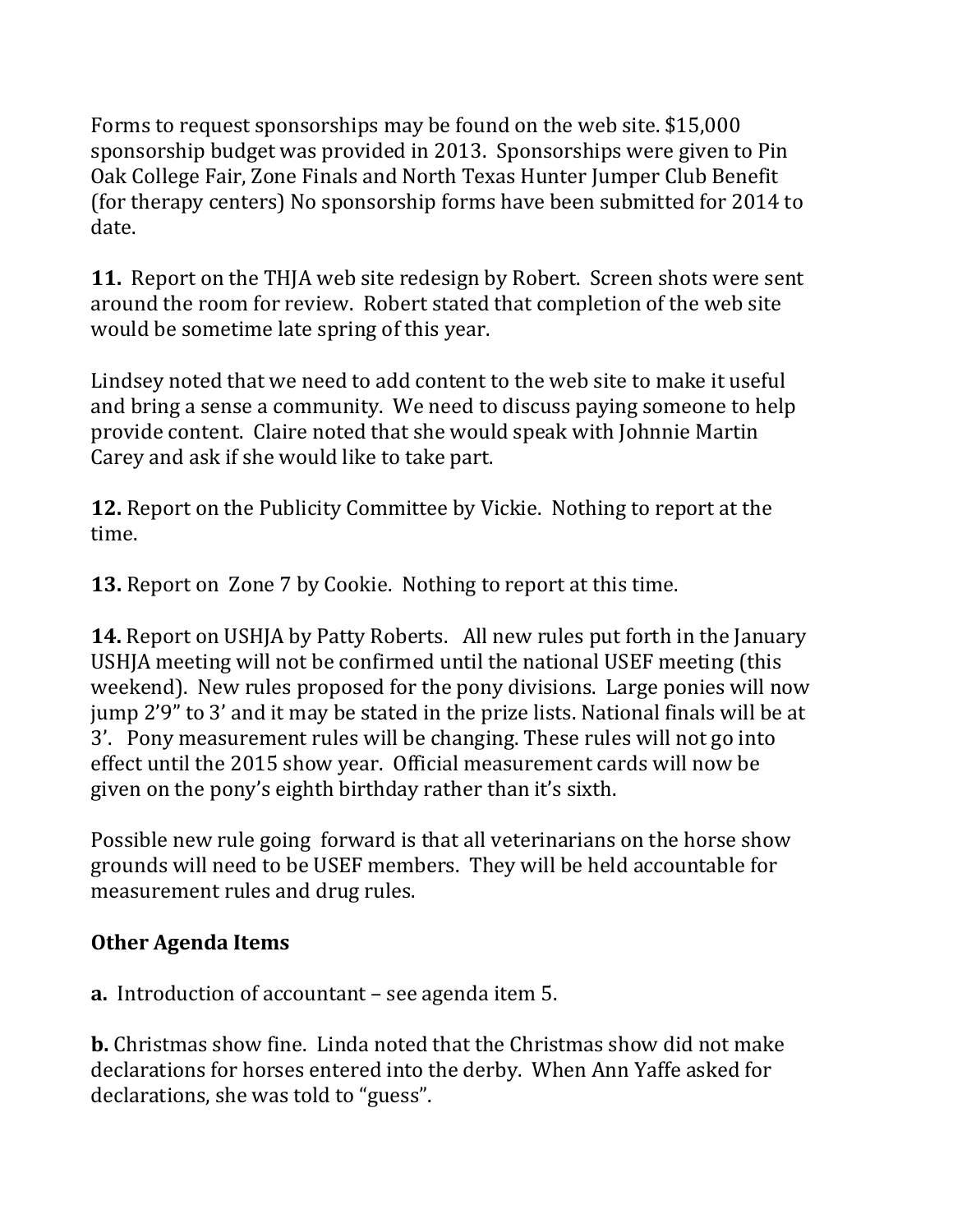Linda motioned that a \$100 fine be sent to the manager of the Christmas Show 2013. Patty seconded that motion.

Patty noted that all those being fined by THJA should receive a written letter from the president with a copy sent to the executive committee. Claire will discuss formatting a fine letter with Ann Yaffe.

**e. (moving up in the agenda)** Cathy Strong addressed the THJA Board. She thanked the Board for the opportunity to work on the THJA In and Out over the past 20 years. At this time she is officially resigning her services. She noted that we will need to make someone the point person for The Chronicle of the Horse and their annual requests for state placings and photos.

**c.** Discussion of the 2'6' limit medal class elimination. The class will stay as is until April. This will be readdressed at the Rules meeting.

**d.** In consideration of the issues that have come up in recent years regarding the year end awards banquet, Linda suggested that we look into having a permanent party planner manage all details. Gayle motioned that we get proposals from party planners in each city moving forward. Vickie seconded that motion. All in favor.

The next annual meeting and banquet will be in Austin on January 10, 2015.

**f.** Colleen presented new THJA apparel with the new logos. Caps, shirts and jackets were inspected. The initial items were embroidered by AJ Designs. It was determined that quotes from additional vendors would be reviewed by the Executive Committee before stating specific prices and promoting items on the web site.

**g.** It was noted that for the rules meeting, the following topics should be discussed: the size of the Board and whether or not we should eliminate the junior member positions as well as what defines an excused absence at a Board meeting.

Meeting adjourned at 11:30 am.

Next meeting will be the Rules Meeting to be held in Houston on April 2, 2014 at 5:30 pm at the Great Southwestern Equestrian Center.